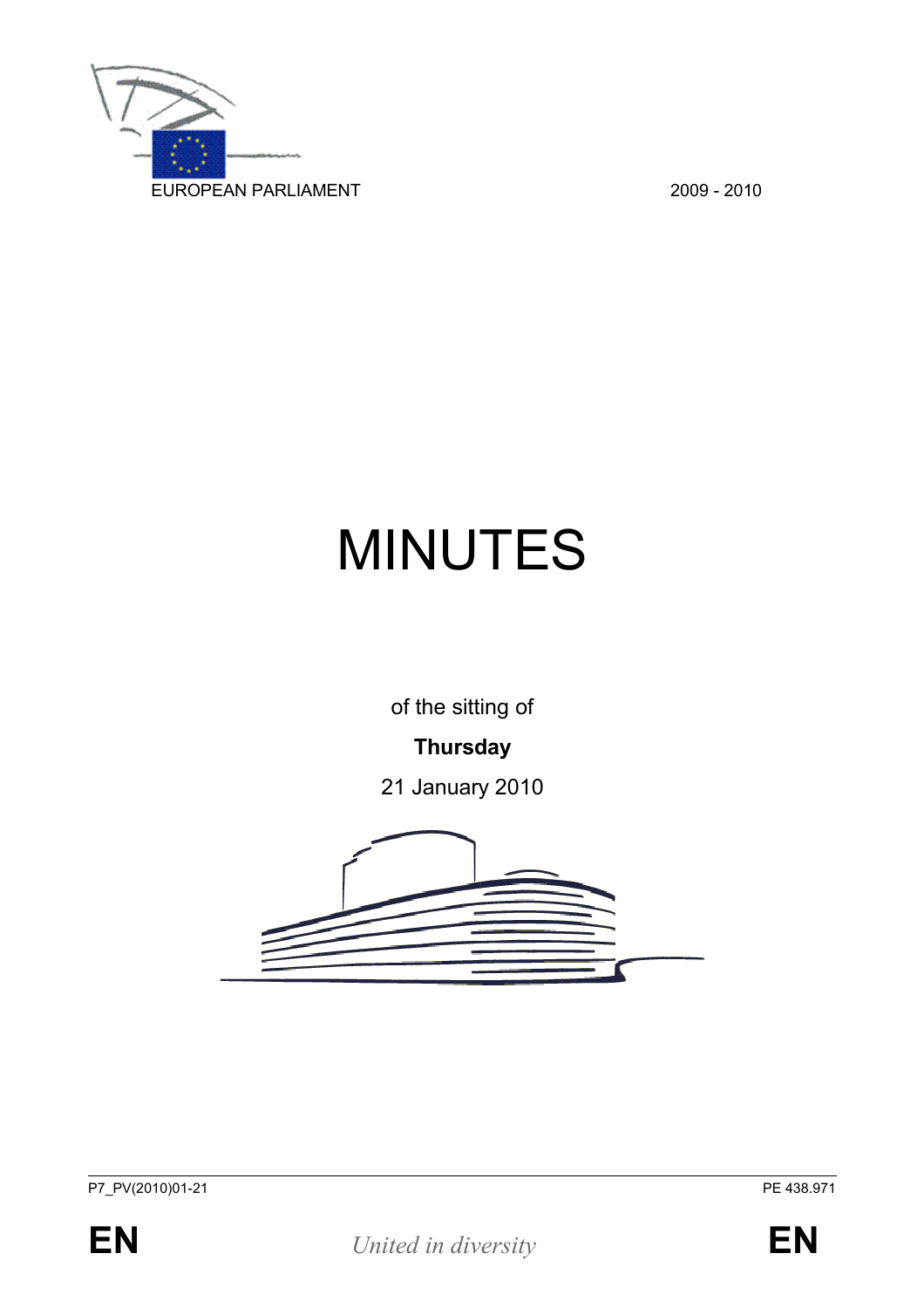#### KEYS TO SYMBOLS USED

| $\ast$              | Consultation procedure                |
|---------------------|---------------------------------------|
| $***$ T             | Cooperation procedure: first reading  |
| $***$ TI            | Cooperation procedure: second reading |
| ***                 | Assent procedure                      |
| $***$ <sup>T</sup>  | Codecision procedure: first reading   |
| $***$ <sup>II</sup> | Codecision procedure: second reading  |

\*\*\*III Codecision procedure: third reading

(The type of procedure is determined by the legal basis proposed by the Commission.)

#### ABBREVIATIONS USED FOR PARLIAMENTARY COMMITTEES

| AFET        | Committee on Foreign Affairs                                |
|-------------|-------------------------------------------------------------|
| <b>DEVE</b> | Committee on Development                                    |
| <b>INTA</b> | Committee on International Trade                            |
| <b>BUDG</b> | Committee on Budgets                                        |
| <b>CONT</b> | Committee on Budgetary Control                              |
| <b>ECON</b> | Committee on Economic and Monetary Affairs                  |
| <b>EMPL</b> | Committee on Employment and Social Affairs                  |
| <b>ENVI</b> | Committee on the Environment, Public Health and Food Safety |
| <b>ITRE</b> | Committee on Industry, Research and Energy                  |
| <b>IMCO</b> | Committee on the Internal Market and Consumer Protection    |
| <b>TRAN</b> | Committee on Transport and Tourism                          |
| REGI        | Committee on Regional Development                           |
| AGRI        | Committee on Agriculture and Rural Development              |
| <b>PECH</b> | Committee on Fisheries                                      |
| <b>CULT</b> | Committee on Culture and Education                          |
| <b>JURI</b> | Committee on Legal Affairs                                  |
| <b>LIBE</b> | Committee on Civil Liberties, Justice and Home Affairs      |
| <b>AFCO</b> | Committee on Constitutional Affairs                         |
| <b>FEMM</b> | Committee on Women's Rights and Gender Equality             |
| <b>PETI</b> | Committee on Petitions                                      |
| <b>DROI</b> | Subcommittee on Human Rights                                |

#### SEDE Subcommittee on Security and Defence

#### ABBREVIATIONS USED FOR POLITICAL GROUPS

| <b>PPE</b> | Group of the European People's Party (Christian Democrats)                               |
|------------|------------------------------------------------------------------------------------------|
| S&D        | Group of the Progressive Alliance of Socialists and Democrats in the European Parliament |
| ALDE       | Group of the Alliance of Liberals and Democrats for Europe                               |
| Verts/ALE  | Group of the Greens/European Free Alliance                                               |
| ECR        | European Conservatives and Reformists Group                                              |
| GUE/NGL    | Confederal Group of the European United Left – Nordic Green Left                         |
| EFD.       | Europe of Freedom and Democracy Group                                                    |
| NI         | Non-attached Members                                                                     |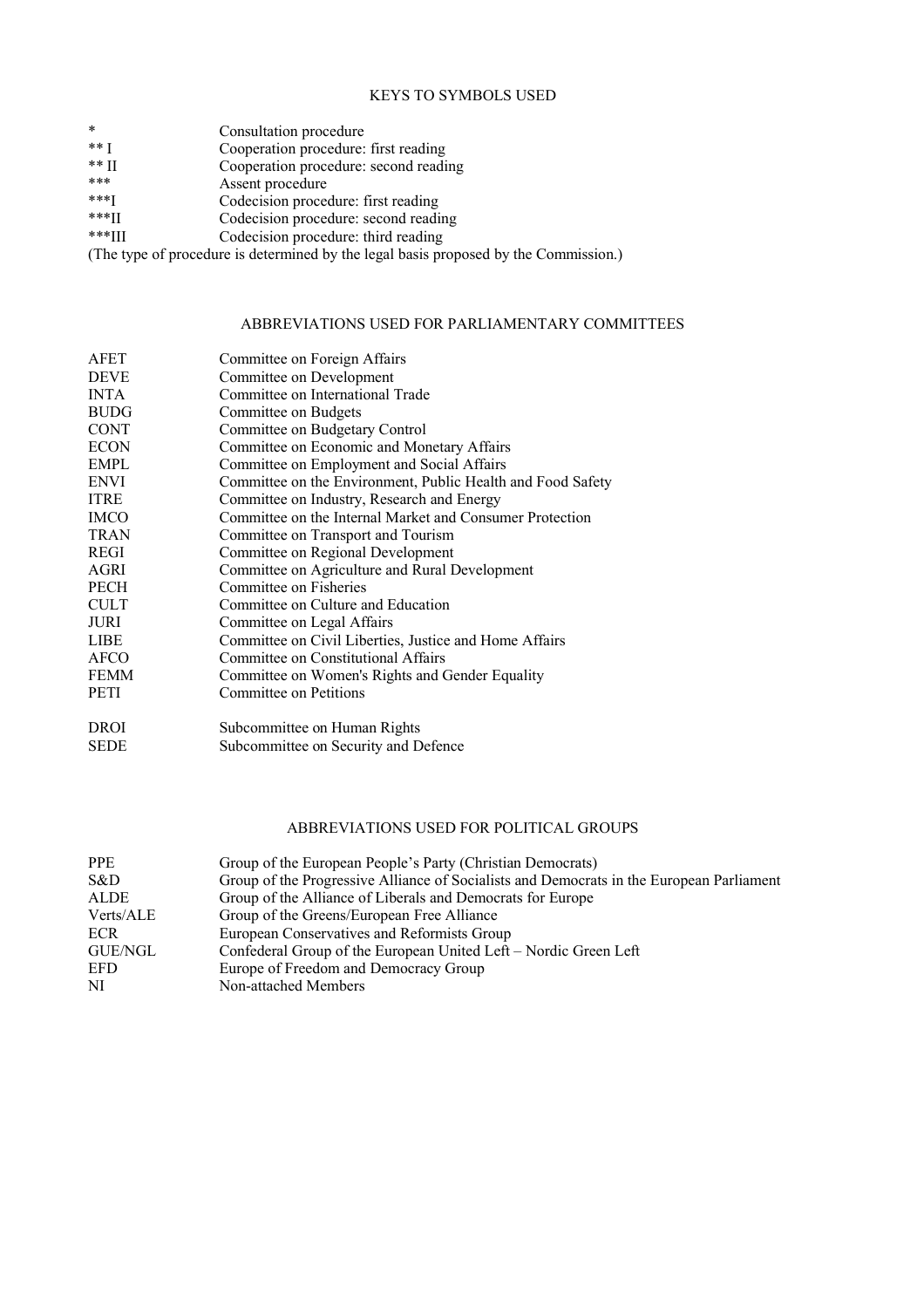## **Contents**

| 3. Debate on cases of breaches of human rights, democracy and the rule of law (debate)3 |  |
|-----------------------------------------------------------------------------------------|--|
|                                                                                         |  |
|                                                                                         |  |
|                                                                                         |  |
|                                                                                         |  |
|                                                                                         |  |
|                                                                                         |  |
|                                                                                         |  |
| 7.1. Recent attacks on religious minorities in Egypt and in Malaysia (vote)             |  |
|                                                                                         |  |
|                                                                                         |  |
|                                                                                         |  |
|                                                                                         |  |
|                                                                                         |  |
|                                                                                         |  |
|                                                                                         |  |
|                                                                                         |  |
|                                                                                         |  |
|                                                                                         |  |
|                                                                                         |  |
|                                                                                         |  |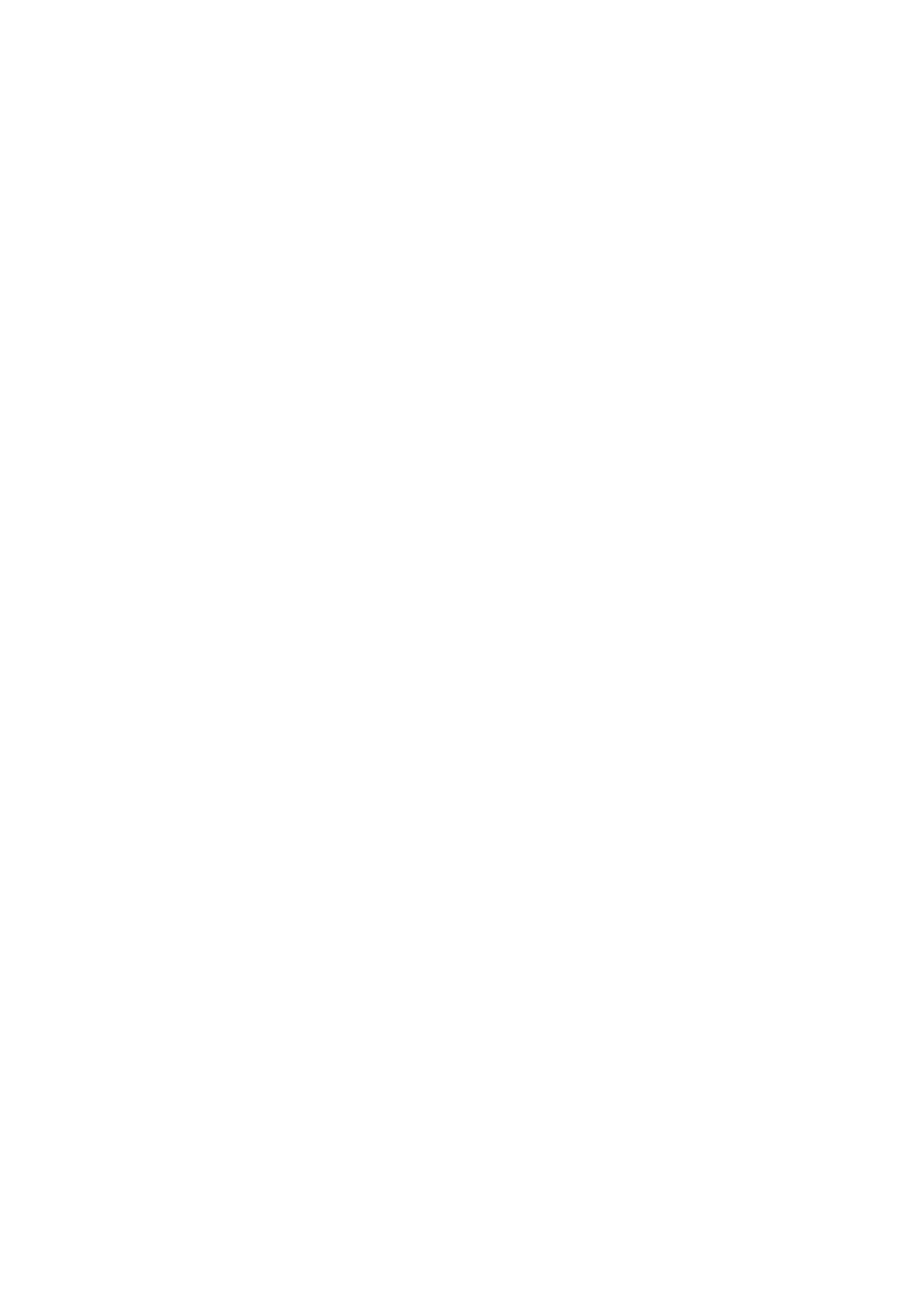#### **MINUTES**

#### THURSDAY 21 JANUARY 2010

#### IN THE CHAIR: Pál SCHMITT *Vice-President*

## **1. Opening of the sitting**

The sitting opened at 10.00.

## **2. EU-Tunisia relations** (debate)

Commission statement: EU-Tunisia relations

Neelie Kroes (Member of the Commission) made the statement.

The following spoke: Ioannis Kasoulides, on behalf of the PPE Group, Pier Antonio Panzeri, on behalf of the S&D Group Louis Michel, on behalf of the ALDE Group, Hélène Flautre, on behalf of the Verts/ALE Group, Charles Tannock, on behalf of the ECR Group, Marie-Christine Vergiat, on behalf of the GUE/NGL Group, Gerard Batten, on behalf of the EFD Group, Andreas Mölzer, Nonattached Member, Salvatore Iacolino, Carmen Romero López, Tomasz Piotr Poręba, Dominique Baudis, Sylvie Guillaume and Michael Gahler.

The following spoke under the 'catch-the-eye' procedure: Cristian Dan Preda, Harlem Désir, Malika Benarab-Attou, Alf Svensson and Rosario Crocetta

The following spoke: Neelie Kroes.

The debate closed.

## **3. Debate on cases of breaches of human rights, democracy and the rule of law** (debate)

*(For the titles and authors of the motions for resolutions, see minutes of 19.1.2010, item 3)*

## **3.1. Recent attacks on religious minorities in Egypt and in Malaysia**

Motions for resolution B7-0035/2010, B7-0037/2010, B7-0038/2010, B7-0039/2010, B7-0045/2010 and B7-0048/2010

Marietje Schaake, Fiorello Provera, Mario Mauro and Véronique De Keyser introduced motions for resolutions.

#### IN THE CHAIR: Alejo VIDAL-QUADRAS *Vice-President*

Ryszard Antoni Legutko and Heidi Hautala introduced motions for resolutions.

The following spoke: Bernd Posselt, on behalf of the PPE Group, Peter van Dalen, on behalf of the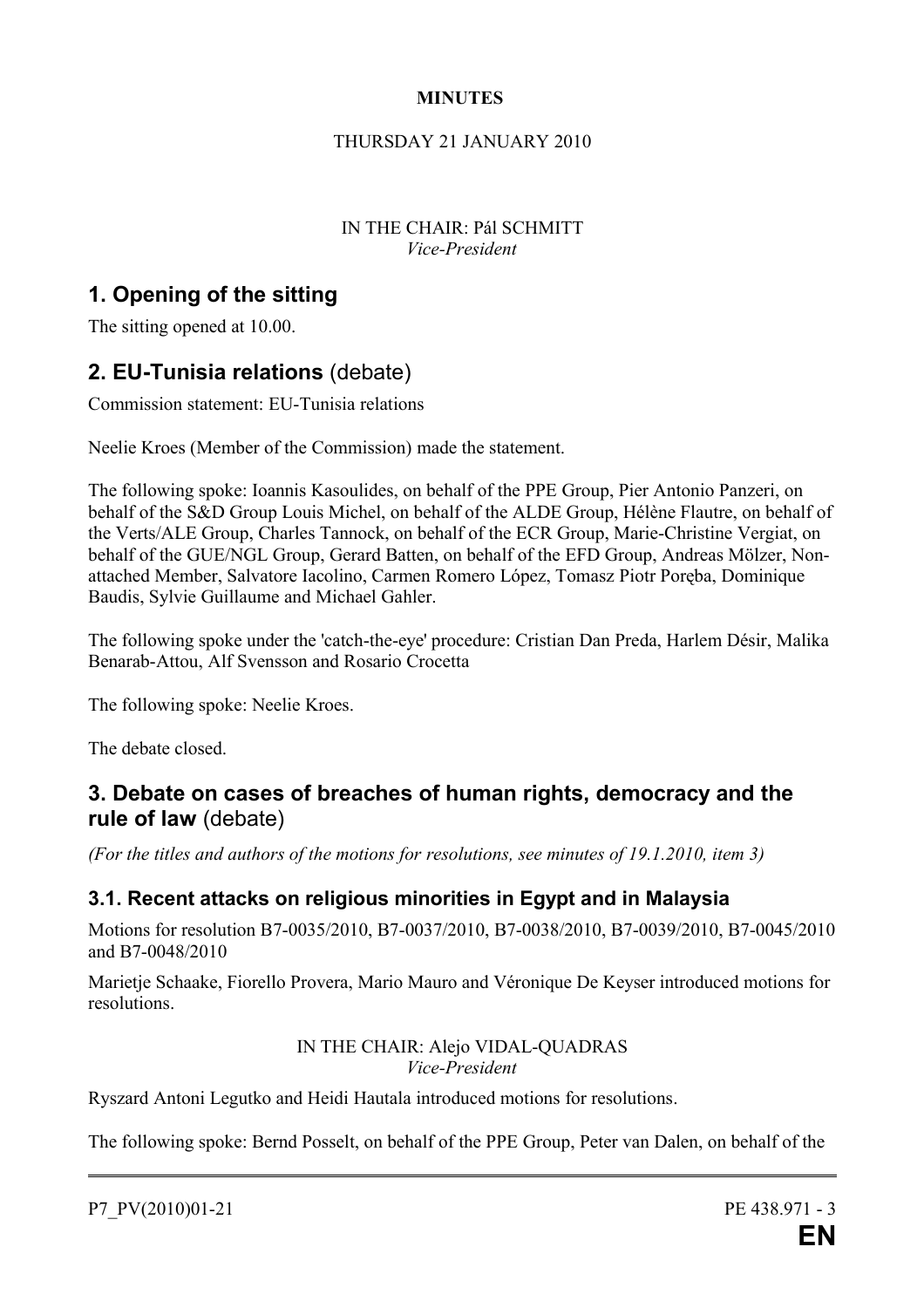ECR Group, Joe Higgins, on behalf of the GUE/NGL Group, Daniël van der Stoep, Non-attached Member, Filip Kaczmarek, Konrad Szymański, Bogusław Sonik, Ryszard Czarnecki, Eija-Riitta Korhola, Dominique Baudis and László Tőkés.

The following spoke under the 'catch-the-eye' procedure: Anna Záborská, Mitro Repo, Ivo Vajgl, Charles Tannock and Gerard Batten.

The following spoke: Neelie Kroes (Member of the Commission).

The debate closed.

Vote: *minutes of 21.1.2010, item 7.1*.

## **3.2. Human Rights violations in China notably the case of Liu Xiaobo**

Motions for resolution B7-0040/2010, B7-0041/2010, B7-0051/2010, B7-0052/2010, B7- 0053/2010, B7-0054/2010 and B7-0055/2010

Renate Weber, Tunne Kelam, Véronique De Keyser, Marie-Christine Vergiat, Charles Tannock and Heidi Hautala introduced motions for resolutions.

The following spoke: Cristian Dan Preda, on behalf of the PPE Group, Zigmantas Balčytis, on behalf of the S&D Group, Helga Trüpel, on behalf of the Verts/ALE Group, Lorenzo Fontana, on behalf of the EFD Group, and Edward McMillan-Scott, Non-attached Member.

The following spoke under the 'catch-the-eye' procedure: Eija-Riitta Korhola and Gesine Meissner.

The following spoke: Neelie Kroes (Member of the Commission).

The debate closed.

Vote: *minutes of 21.1.2010, item 7.2*.

#### **3.3. The Philippines**

Motions for resolution B7-0043/2010, B7-0044/2010, B7-0046/2010, B7-0047/2010, B7-0049/2010 and B7-0050/2010

Fiorello Provera, Martin Kastler, Charles Tannock, Marc Tarabella, Rui Tavares and Barbara Lochbihler introduced motions for resolutions.

The following spoke: Justas Vincas Paleckis, on behalf of the S&D Group, and Lidia Joanna Geringer de Oedenberg.

The following spoke under the 'catch-the-eye' procedure: Raül Romeva i Rueda and Ryszard Czarnecki.

The following spoke: Neelie Kroes (Member of the Commission).

The debate closed.

Vote: *minutes of 21.1.2010, item 7.3*.

IN THE CHAIR: Gianni PITTELLA Vice-President

## **4. Announcement by the President**

The President announced that the Council had told him that the draft Council decision on the SWIFT Agreement (debate: *minutes of 20.1.2010, item 10*) would be submitted to Parliament on 25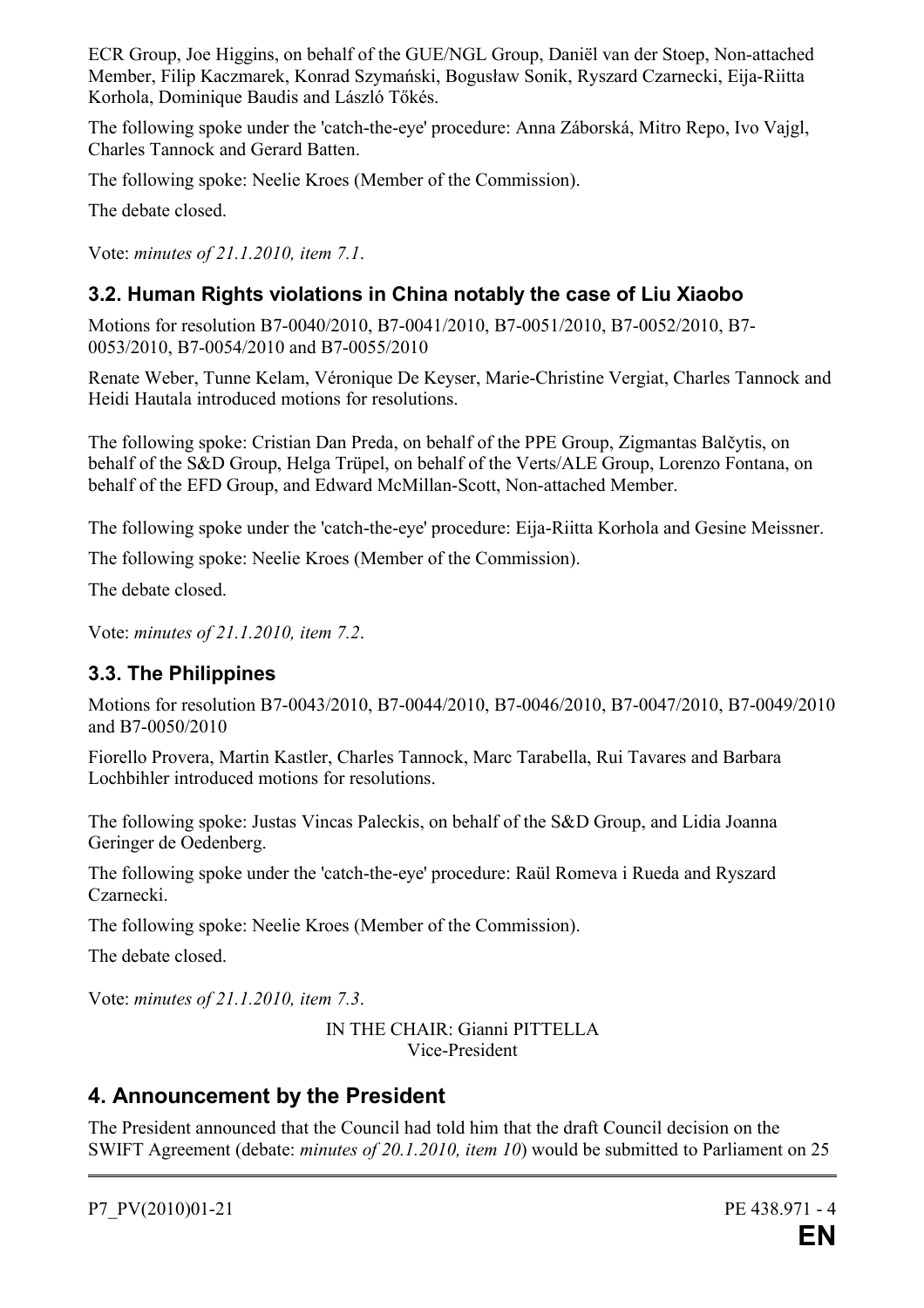January 2010.

The text would be sent to the relevant committee (the LIBE Committee) without delay for examination the following week. The vote would be taken during the next part-session week in Strasbourg.

The President would send a letter to the Council asking that the entry into force of the SWIFT Agreement, scheduled for 1 February 2010, be postponed until after the vote in Parliament.

## **5. Calendar of part-sessions**

The President announced that, at its meeting of the same day, the Conference of Presidents had adopted the draft agenda of the first part-session of February 2010. A debate on the presentation by José Manuel Barroso (President of the Commission) of the College of Commissioners and of the Commission's programme was scheduled for 9 February 2010. The debate would be followed by a vote.

The extraordinary part-session on 26 January 2010 had therefore been removed from the calendar.

## **6. Approval of the minutes of the previous sitting**

The minutes of the previous sitting were approved.

## **7. Voting time**

Details of voting (amendments, separate and split votes, etc.) appear in the *Results of Votes* annex to the minutes.

The results of roll-call votes are available in electronic form only, as an annex to the minutes, and can be accessed via Europarl.

## **7.1. Recent attacks on religious minorities in Egypt and in Malaysia** *(vote)*

Motions for resolution B7-0035/2010, B7-0037/2010, B7-0038/2010, B7-0039/2010, B7-0045/2010 and B7-0048/2010

*(Simple majority)*

*(Voting record: 'Results of votes', Item 1)*

JOINT MOTION FOR A RESOLUTION RC-B7-0035/2010

(replacing B7-0035/2010, B7-0037/2010, B7-0038/2010, B7-0039/2010, B7-0045/2010 and B7- 0048/2010):

tabled by the following Members:

Mario Mauro, Vito Bonsignore, Carlo Casini, Cristian Dan Preda, Bernd Posselt, Laima Liucija Andrikienė, Eija-Riitta Korhola, Lena Kolarska-Bobińska, Elżbieta Katarzyna Łukacijewska, Filip Kaczmarek, Martin Kastler, Monica Luisa Macovei, Tunne Kelam, Bogusław Sonik, Csaba Sógor and László Tőkés, on behalf of the PPE Group,

Véronique De Keyser, on behalf of the S&D Group,

Marietje Schaake and Frédérique Ries, on behalf of the ALDE Group,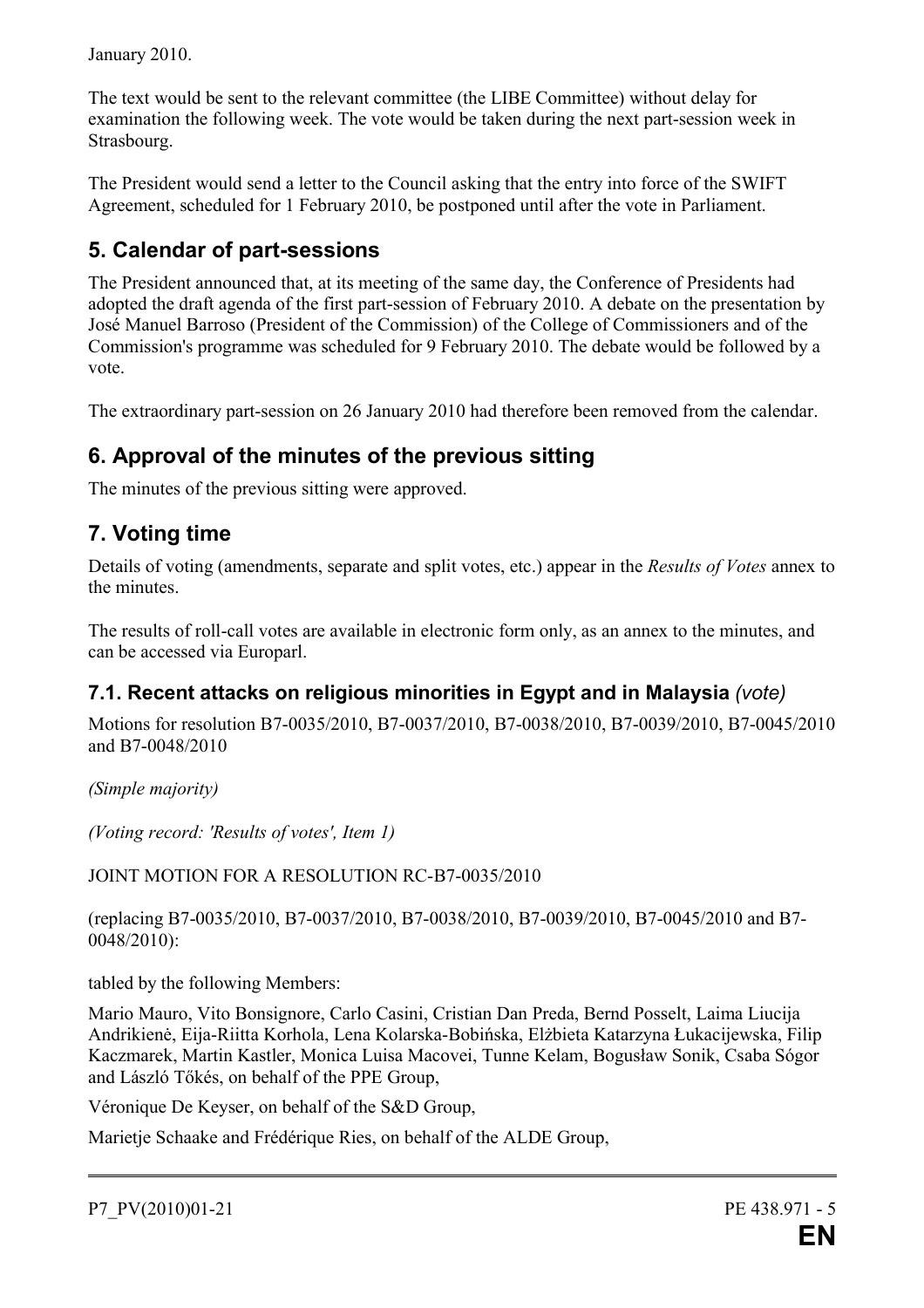Heidi Hautala, Barbara Lochbihler, Hélène Flautre, Jean-Paul Besset, Emilie Turunen, Raül Romeva i Rueda, Gerald Häfner and Christian Engström, on behalf of the Verts/ALE Group,

Adam Bielan, Ryszard Czarnecki, Tomasz Piotr Poręba, Charles Tannock, Marek Henryk Migalski, Paweł Robert Kowal, Ryszard Antoni Legutko, Peter van Dalen, Konrad Szymański, Mirosław Piotrowski and Jacek Olgierd Kurski, on behalf of the ECR Group,

Marie-Christine Vergiat and Rui Tavares, on behalf of the GUE/NGL Group,

Fiorello Provera and Rolandas Paksas, on behalf of the EFD Group

Adopted *(P7\_TA(2010)0005)*

## **7.2. Human Rights violations in China, notably the case of Liu Xiaobo** *(vote)*

Motions for resolution B7-0040/2010, B7-0041/2010, B7-0051/2010, B7-0052/2010, B7- 0053/2010, B7-0054/2010 and B7-0055/2010

*(Simple majority)*

*(Voting record: 'Results of votes', Item 2)*

JOINT MOTION FOR A RESOLUTION RC-B7-0040/2010

(replacing B7-0040/2010, B7-0041/2010, B7-0051/2010, B7-0053/2010, B7-0054/2010 and B7- 0055/2010):

tabled by the following Members:

Tunne Kelam, Mario Mauro, Laima Liucija Andrikienė, Cristian Dan Preda, Bernd Posselt, Filip Kaczmarek, Eija-Riitta Korhola, Monica Luisa Macovei, Jean-Pierre Audy, László Tőkés and Elżbieta Katarzyna Łukacijewska, on behalf of the PPE Group,

Renate Weber, Frédérique Ries, Ramon Tremosa i Balcells and Marielle De Sarnez, on behalf of the ALDE Group,

Heidi Hautala, Barbara Lochbihler, Helga Trüpel, Philippe Lamberts and Daniel Cohn-Bendit, on behalf of the Verts/ALE Group,

Charles Tannock, on behalf of the ECR Group,

Marie-Christine Vergiat and Gabriele Zimmer, on behalf of the GUE/NGL Group,

Fiorello Provera, on behalf of the EFD Group,

Edward McMillan-Scott, Non-attached Member.

Adopted *(P7\_TA(2010)0006)*

(Motion for a resolution B7-0052/2010 fell.)

## **7.3. The Philippines** *(vote)*

Motions for resolution B7-0043/2010, B7-0044/2010, B7-0046/2010, B7-0047/2010, B7-0049/2010 and B7-0050/2010

*(Simple majority)*

*(Voting record: 'Results of votes', Item 3)*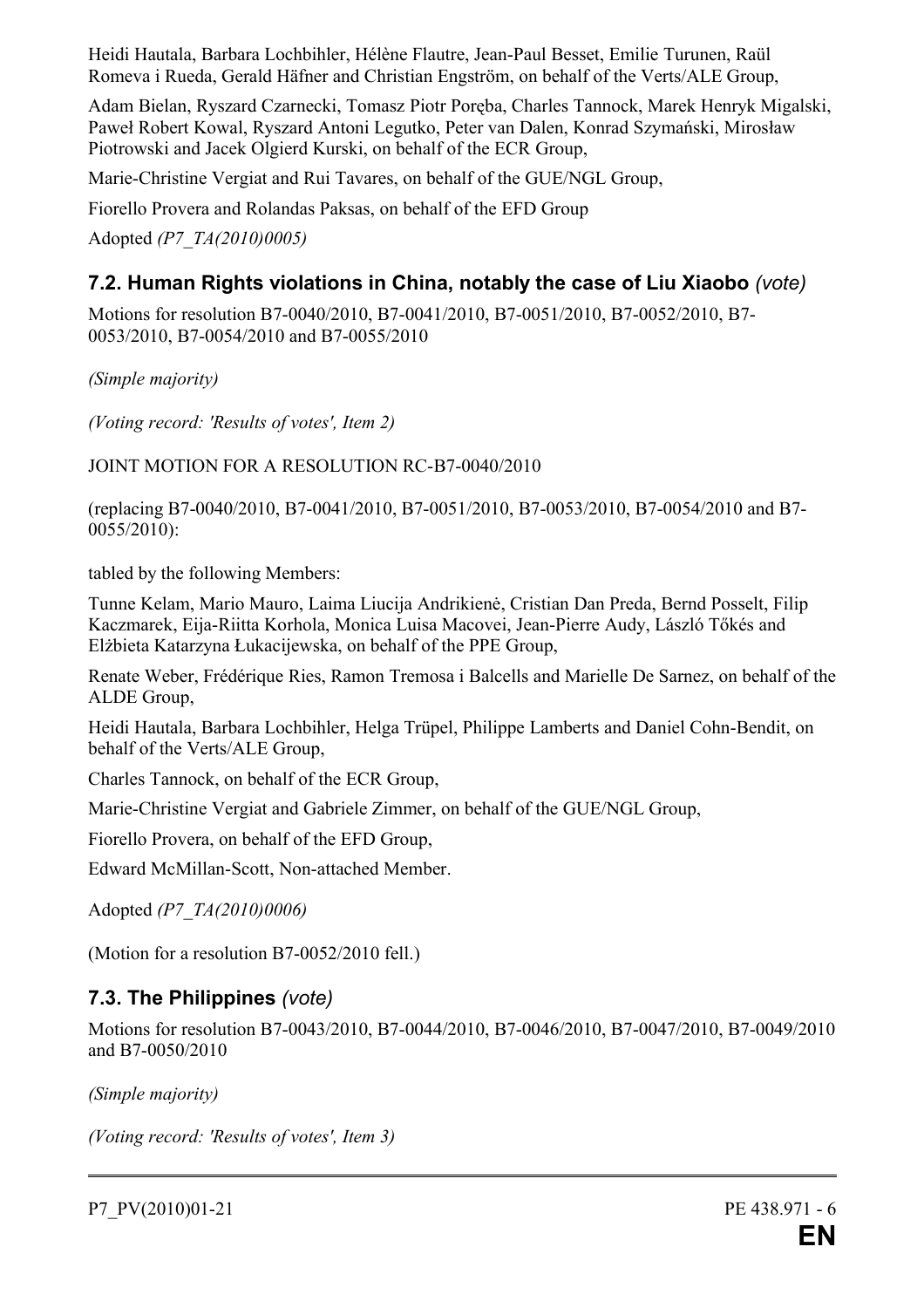#### JOINT MOTION FOR A RESOLUTION RC-B7-0043/2010

(replacing B7-0043/2010, B7-0044/2010, B7-0046/2010, B7-0047/2010, B7-0049/2010 and B7- 0050/2010):

tabled by the following Members:

Martin Kastler, Mario Mauro, Cristian Dan Preda, Bernd Posselt, Monica Luisa Macovei, Eija-Riitta Korhola, Tunne Kelam and Jean-Pierre Audy, on behalf of the PPE Group,

Véronique De Keyser and Marc Tarabella, on behalf of the S&D Group,

Marielle De Sarnez, on behalf of the ALDE Group,

Barbara Lochbihler, Christian Engström, Emilie Turunen, Raül Romeva i Rueda and Gerald Häfner, on behalf of the Verts/ALE Group,

Charles Tannock, Adam Bielan, Ryszard Czarnecki, Tomasz Piotr Poręba and Ryszard Antoni Legutko, on behalf of the ECR Group,

Marie-Christine Vergiat and Rui Tavares, on behalf of the GUE/NGL Group,

Fiorello Provera, Rolandas Paksas and Juozas Imbrasas, on behalf of the EFD Group

Adopted *(P7\_TA(2010)0007)*

*The following had spoken:*

Barbara Lochbihler, author, had moved an oral amendment to the second part of paragraph 6, which had been incorporated. The second part of paragraph 6 had then been rejected.

## **7.4. European Strategy for the Danube Region** *(vote)*

Motions for resolution B7-0031/2010, B7-0032/2010, B7-0033/2010, B7-0034/2010 and B7- 0036/2010

*(Simple majority)*

*(Voting record: 'Results of votes', Item 4)*

JOINT MOTION FOR A RESOLUTION RC-B7-0031/2010

(replacing B7-0031/2010, B7-0032/2010, B7-0033/2010, B7-0034/2010 and B7-0036/2010):

tabled by the following Members:

Lambert van Nistelrooij, Danuta Maria Hübner, Marian-Jean Marinescu, Richard Seeber, Manfred Weber, Elisabeth Jeggle, Jan Olbrycht, Theodor Dumitru Stolojan, Elena Băsescu, Andrey Kovatchev, Tamás Deutsch, Elena Oana Antonescu, Iosif Matula, Csaba Sógor, Petru Constantin Luhan and Iuliu Winkler, on behalf of the PPE Group,

Silvia-Adriana Ţicău, Constanze Angela Krehl, Victor Boştinaru, Brian Simpson, Saïd El Khadraoui, Hannes Swoboda, Evgeni Kirilov, Georgios Stavrakakis and Ivailo Kalfin, on behalf of the S&D Group,

Michael Theurer, Ramona Nicole Mănescu and Filiz Hakaeva Hyusmenova, on behalf of the ALDE Group,

Eva Lichtenberger and Michael Cramer, on behalf of the Verts/ALE Group,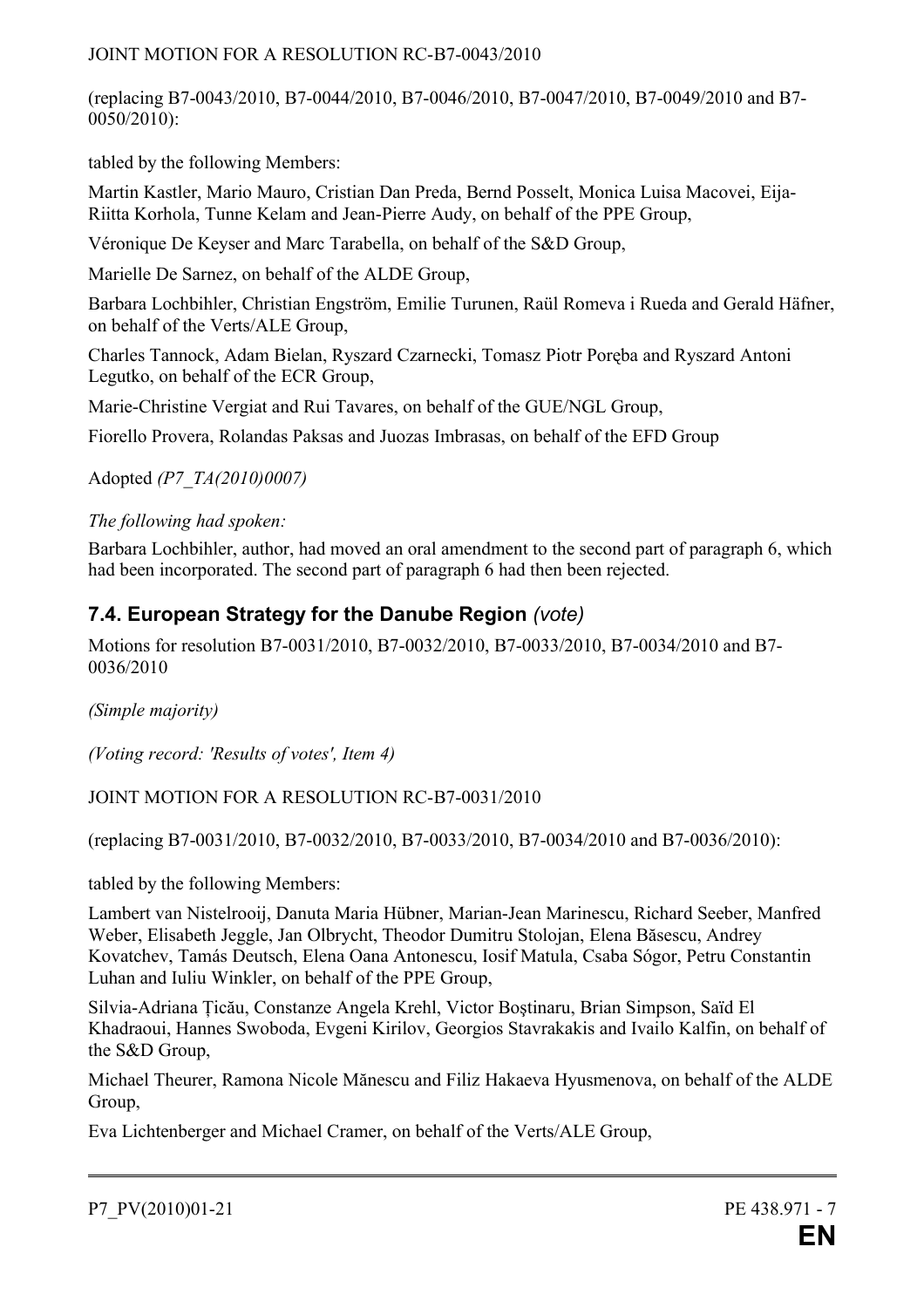Oldřich Vlasák and Tomasz Piotr Poręba, on behalf of the ECR Group, Jaromír Kohlíček and Miloslav Ransdorf, on behalf of the GUE/NGL Group Adopted *(P7\_TA(2010)0008)*

## **8. Explanations of vote**

### *Written explanations of vote:*

Explanations of vote submitted in writing under Rule 170 appear in the *Verbatim Report of Proceedings* for the sitting.

## *Oral explanations of vote:*

European Strategy for the Danube Region (RC-B7-0031/2010): Filip Kaczmarek, Bernd Posselt, Ryszard Czarnecki, Bogusław Liberadzki

\*\*\*

Daniel Hannan and Mirosław Piotrowski spoke on cases of human rights violations, democracy and the rule of law. (The President drew attention to the provisions of Rules 122(4) and 170.)

## **9. Corrections to votes and voting intentions**

Corrections to votes and voting intentions appear on the 'Séance en direct' website under 'Votes'/'Results of votes'/'Roll-call votes'. They are published in hard copy in the *Result of roll-call votes* annex.

The electronic version on Europarl will be regularly updated for a maximum of two weeks after the day of the vote concerned.

After the two-week deadline has passed, the list of corrections to votes and voting intentions will be finalised so that it can be translated and published in the Official Journal.

Ulrike Rodust had made it known that her voting machine had not worked during the first vote on RC-B7-0035/2010.

## **10. Implementing measures** *(Rule 88)*

The following draft implementing measures falling under the regulatory procedure with scrutiny had been forwarded to Parliament:

- Draft Commission regulation of [...] implementing Regulation (EC) No 998/2003 of the European Parliament and of the Council as regards the maximum number of pet animals of certain species that may be the subject of non-commercial movement (D006190/03 - 2010/2517(RPS) - deadline: 15/04/2010)

referred to responsible: ENVI

- Draft Commission regulation of [...] amending Regulation (EC) No 401/2006 as regards groundnuts (peanuts), other oilseeds, tree nuts, apricot kernels, liquorice and vegetable oil (D006721/02 - 2009/2773(RPS) - deadline: 18/02/2010) referred to responsible: ENVI

- Draft Commission regulation (EU) amending Regulation (EC) No 1907/2006 of the European Parliament and of the Council on the Registration, Evaluation, Authorisation and Restriction of Chemicals (REACH) (D006848/02 - 2010/2507(RPS) - deadline: 13/04/2010) referred to responsible: ENVI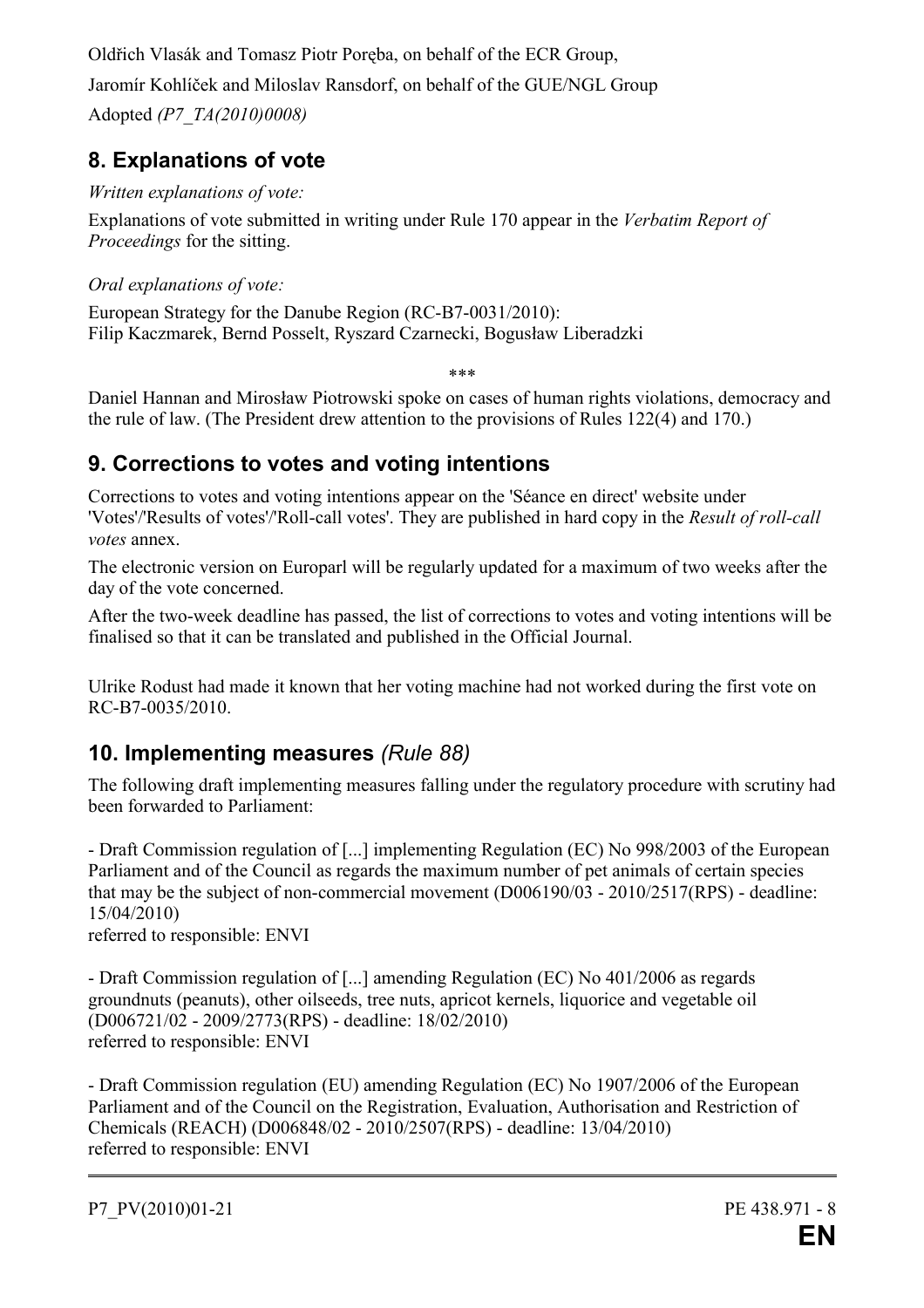opinion: ITRE, IMCO

- Draft Commission regulation (EU) No .../... of [...] implementing Article 10(3) and 27 of Directive 2009/16/EC of the European Parliament and of the Council as regards the company performance (D006895/02 - 2010/2503(RPS) - deadline: 11/04/2010) referred to responsible: TRAN

- Draft Commission Decision of […] on the establishment of a Community Register for Biocidal Products (D007267/02 - 2010/2506(RPS) - deadline: 13/04/2010) referred to responsible: ENVI

- Draft Commission Regulation of [...] amending Regulation (EC) No 2073/2005 on microbiological criteria for foodstuffs as regards Enterobacteriaceae in pasteurised milk and other pasteurised liquid dairy products and Listeria monocytogenes in food grade salt (D007284/03 - 2010/2521(RPS) - deadline: 16/04/2010) referred to responsible: ENVI

- Draft Commission Regulation (EU) refusing to authorise a health claim made on foods, other than those referring to the reduction of disease risk and to children's development and health (D007486/03 - 2010/2523(RPS) - deadline: 19/04/2010) referred to responsible: ENVI opinion: IMCO

- Draft Commission decision of [...] concerning the non-inclusion of 2,4,4'-trichloro-2'-hydroxydiphenyl ether in the Community list of additives which may be used in the manufacture of plastic materials and articles intended to come into contact with foodstuffs under Directive 2002/72/EC (D007617/03 - 2010/2501(RPS) - deadline: 08/03/2010) referred to responsible: ENVI

- Draft Commission regulation amending Annex V to Regulation (EC) No 1333/2008 of the European Parliament and of the Council with regard to the labelling requirement for beverages with more than 1,2 % by volume of alcohol and containing certain food colours (D007618/04 - 2010/2500(RPS) - deadline: 08/03/2010) referred to responsible: ENVI

- Draft Commission Regulation (EU) No .../... of [...] amending Commission Regulation (EC) No 245/2009 as regards the ecodesign requirements for fluorescent lamps without integrated ballast, for high intensity discharge lamps, and for ballasts and luminaires able to operate such lamps (D007749/02 - 2010/2511(RPS) - deadline: 13/04/2010) referred to responsible: ENVI opinion: ITRE

- Draft Commission Regulation (EC) No …/.. of […] amending Regulation (EC) No 1126/2008 adopting certain international accounting standards in accordance with Regulation (EC) No 1606/2002 of the European Parliament and of the Council as regards International Financial Reporting Standard (IFRS) 1 (D007828/01 - 2010/2508(RPS) - deadline: 12/04/2010) referred to responsible: ECON opinion: JURI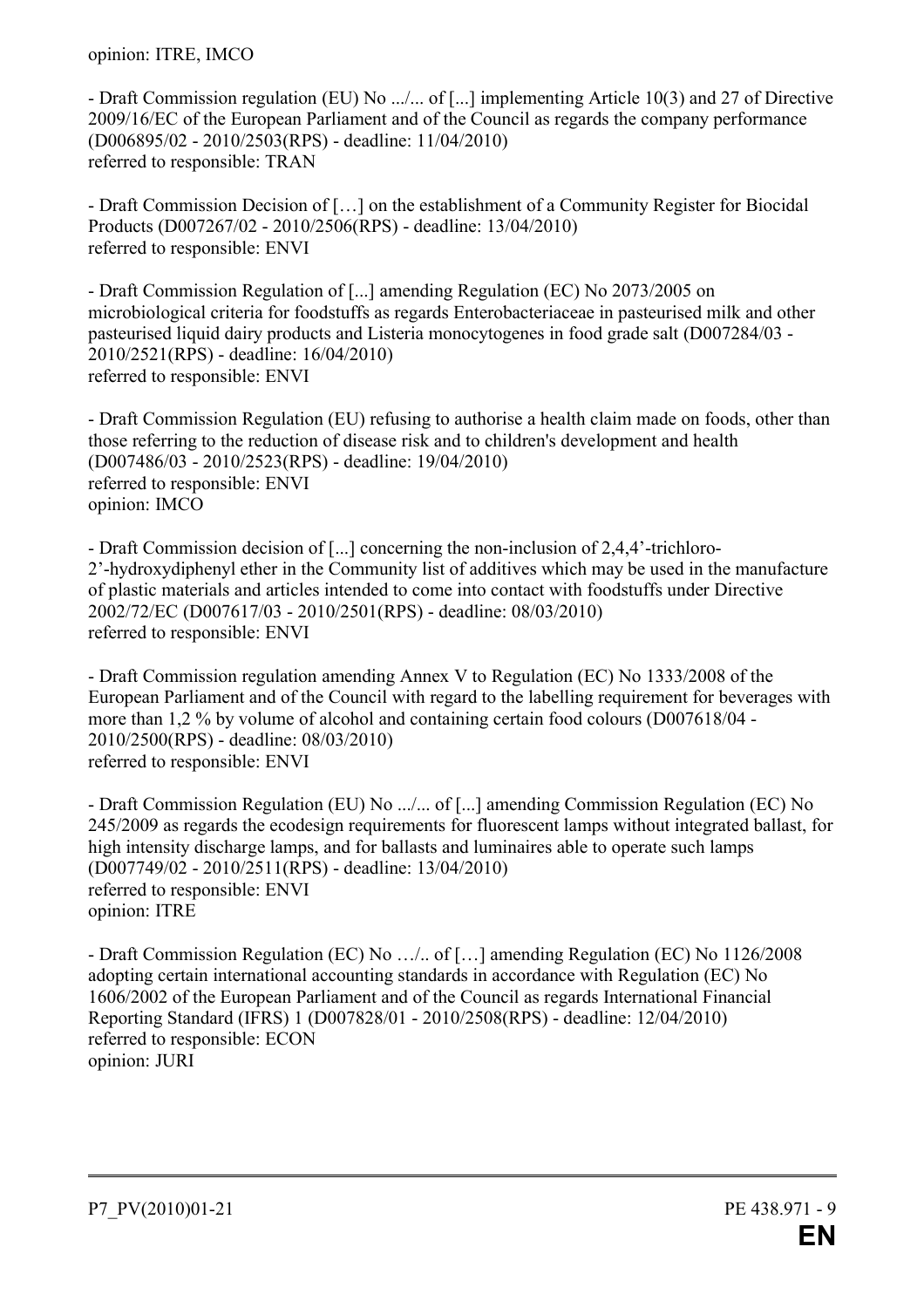## **11. Decisions concerning certain documents**

#### **Decision to draw up own-initiative reports (Rule 42)**

ECON Committee

- Cross-Border Crisis Management in the Banking Sector (2010/2006(INI)) (opinion: EMPL, BUDG, JURI)

#### **Decision to draw up own-initiative reports (Rule 48)**

CONT Committee

- 2008 discharge: performance, financial management and control of agencies (2010/2007(INI))

CULT Committee

- Journalism and new media - creating a public sphere in Europe (2010/2015(INI))

- Key competences for a changing world: implementation of the education and training 2010 work programme (2010/2013(INI)) (opinion: FEMM)

ECON Committee

- Remuneration of directors of listed companies and remuneration policies in the financial services sector (2010/2009(INI)) (opinion: EMPL)

- Derivatives Markets: Future policy actions (2010/2008(INI)) (opinion: JURI)

EMPL Committee

- Developing the job potential of a new sustainable economy (2010/2010(INI)) (opinion: FEMM, ENVI, ITRE, ECON, REGI)

FEMM Committee

- Precarious women workers (2010/2018(INI))

- The contribution of EU policies promoting equality between men and women in combating youth crime (2010/2017(INI))

IMCO Committee

- Completing the Internal Market for e-Commerce (2010/2012(INI)) (opinion: ITRE)

- Delivering a single market to consumers and citizens (2010/2011(INI)) (opinion: PETI)

JURI Committee

- Guaranteeing independent impact assessments (2010/2016(INI)) (opinion: ENVI, ITRE, IMCO, REGI)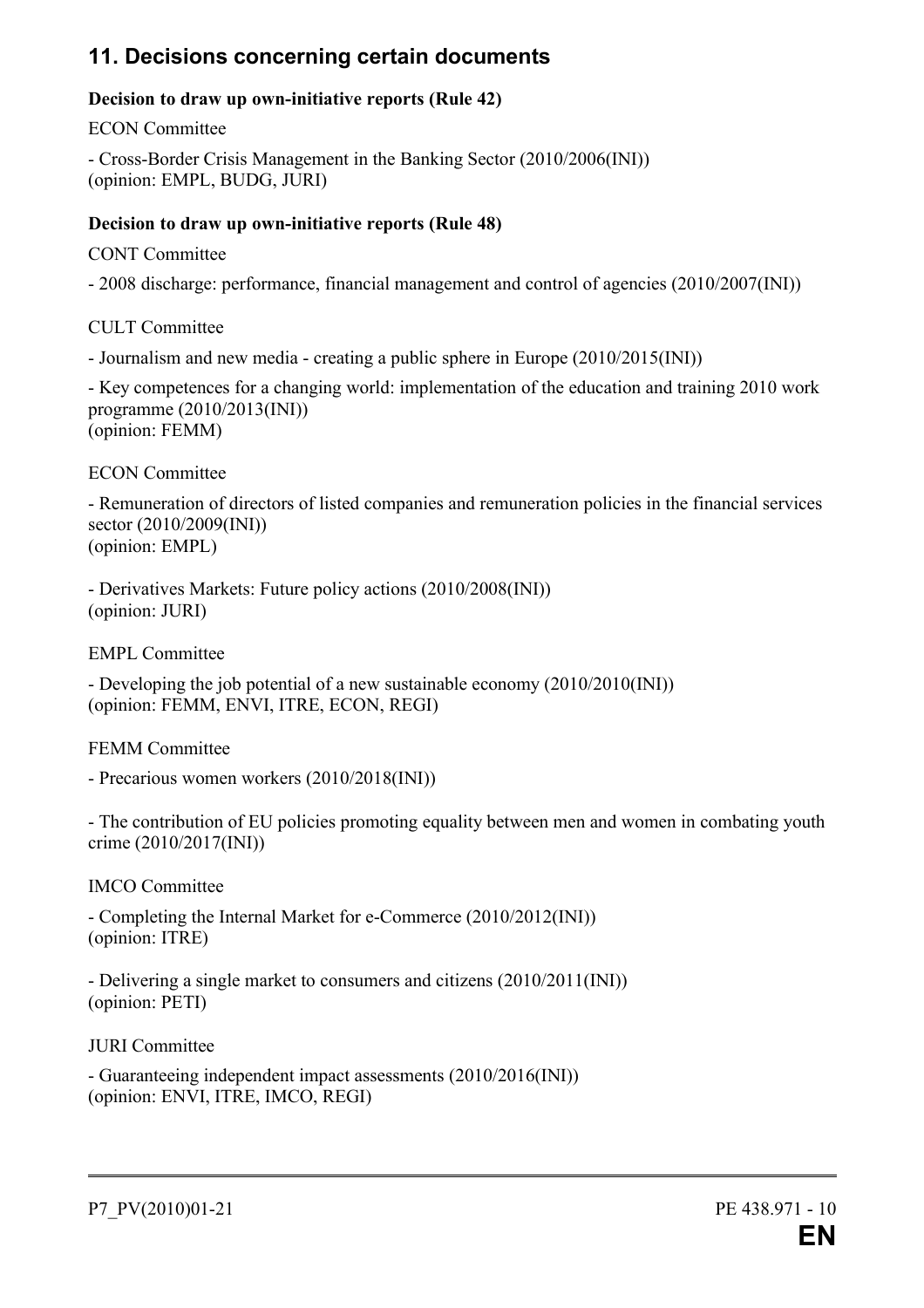#### **Decision to draw up own-initiative reports (Rule 119(2))**

#### REGI Committee

- Report on the implementation of the synergies of research and innovation earmarked funds in Regulation (EC) No 1080/2006 concerning the European Fund of Regional Development and the Seventh Framework Programme for Research and Development in cities and regions as well as in the Member States and the Union (2009/2243(INI)) (opinion: ITRE)

#### **Associated committees**

#### AFCO Committee

- Institutional aspects of accession by the European Union to the European Convention for the Protection of Human Rights and Fundamental Freedoms (2009/2241(INI)) (opinion: PETI, AFET) Associated committees AFCO, LIBE (Following the Conference of Presidents' decision of 14.01.2010)

#### REGI Committee

- Report on the implementation of the synergies of research and innovation earmarked funds in Regulation (EC) No 1080/2006 concerning the European Fund of Regional Development and the Seventh Framework Programme for Research and Development in cities and regions as well as in the Member States and the Union (2009/2243(INI)) Associated committees REGI, ITRE

(Following the Conference of Presidents' decision of 14.01.2010)

#### **Referral to committees**

LIBE Committee

- Institutional aspects of accession by the European Union to the European Convention for the Protection of Human Rights and Fundamental Freedoms (2009/2241(INI)) referred to responsible: AFCO opinion: PETI, AFET, LIBE

DEVE Committee

- The EU strategy for relations with Latin America (2009/2213(INI)) referred to responsible: AFET opinion: DEVE, INTA

## **12. Written declarations included in the register** *(Rule 123)*

Number of signatures obtained by the written declarations included in the register (Rule 123(3)):

| Document<br>number | Author                                                                                          | Signatures |
|--------------------|-------------------------------------------------------------------------------------------------|------------|
| 54/2009            | Elizabeth Lynne, Sidonia Elżbieta Jędrzejewska, Carl Schlyter                                   | 275        |
| 55/2009            | Michael Cashman, David Martin, Raül Romeva i Rueda, Santiago<br>Fisas Ayxela, Sophia in 't Veld | 170        |
| 56/2009            | Tatjana Ždanoka, Jean Lambert, Alejandro Cercas, Elizabeth<br>Lynne                             | 126        |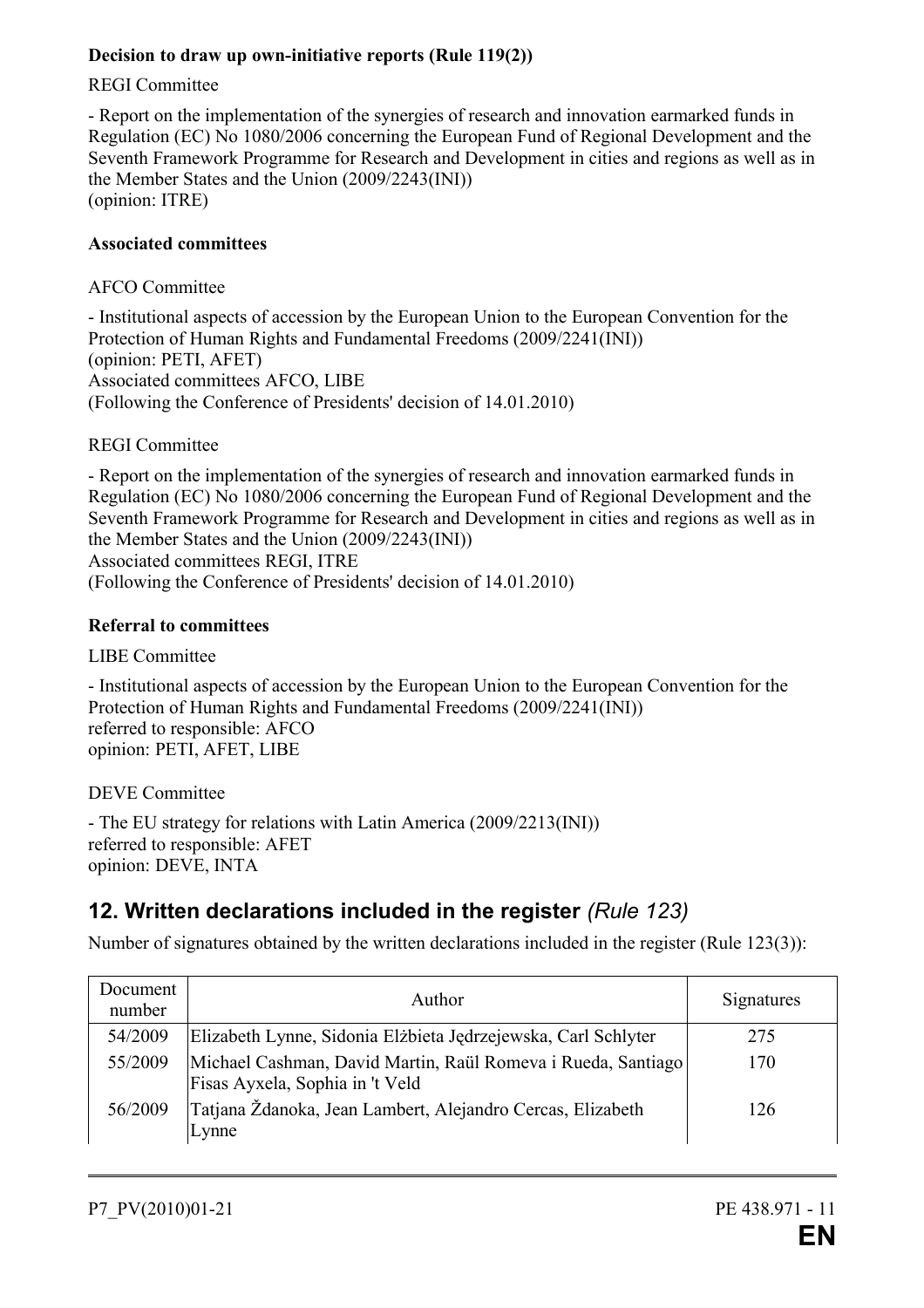| 57/2009 | Andreas Mölzer                                                                                                                   | 31  |
|---------|----------------------------------------------------------------------------------------------------------------------------------|-----|
| 58/2009 | Andreas Mölzer                                                                                                                   | 23  |
| 59/2009 | Carlo Fidanza, Esther de Lange, Rareș-Lucian Niculescu, Radvilė<br>Morkūnaitė-Mikulėnienė, Marco Scurria                         | 74  |
| 61/2009 | Filip Kaczmarek, Andrzej Grzyb, Marek Siwiec, Sidonia Elżbieta<br>Jędrzejewska, Konrad Szymański                                 | 43  |
| 62/2009 | Raül Romeva i Rueda, Carlos Coelho, Luis Manuel Capoulas<br>Santos, Rodi Kratsa-Tsagaropoulou, Miguel Angel Martínez<br>Martínez | 74  |
| 63/2009 | Jiří Maštálka                                                                                                                    | 15  |
| 64/2009 | Sergio Paolo Francesco Silvestris, Mario Mauro, David-Maria<br>Sassoli, Mario Borghezio, Magdi Cristiano Allam                   | 109 |
| 65/2009 | Graham Watson, Lena Kolarska-Bobińska                                                                                            | 47  |
| 66/2009 | Elizabeth Lynne, Edit Bauer, Zita Gurmai, Emilie Turunen                                                                         | 83  |
| 67/2009 | Franz Obermayr                                                                                                                   | 35  |
| 68/2009 | Willy Meyer, Ilda Figueiredo, João Ferreira                                                                                      | 50  |
| 69/2009 | Sophia in 't Veld, Gianni Vattimo, Miguel Angel Martínez<br>Martínez, Stanimir Ilchev, Jean-Marie Cavada                         | 52  |
| 70/2009 | Filip Kaczmarek                                                                                                                  | 26  |
| 71/2009 | Elizabeth Lynne, Michail Tremopoulos, Lívia Járóka, Lidia<br>Joanna Geringer de Oedenberg                                        | 77  |
| 1/2010  | Frieda Brepoels, Françoise Grossetête, Vittorio Prodi, Antonyia<br>Parvanova, Miroslav Ouzký                                     | 42  |
| 2/2010  | Monica Luisa Macovei, Simon Busuttil, Luigi de Magistris, Ana<br>Gomes, Bart Staes                                               | 55  |
| 3/2010  | Lara Comi, Andreas Schwab, Jolanta Emilia Hibner, Anna Maria<br>Corazza Bildt, Christophe Béchu                                  | 41  |
| 4/2010  | Morten Messerschmidt, Timo Soini                                                                                                 | 19  |

## **13. Forwarding of texts adopted during the sitting**

Pursuant to Rule 179(2), the minutes of that day's sitting would be submitted to Parliament for its approval at the beginning of the next sitting.

With Parliament's agreement, the texts that had been adopted would be forwarded forthwith to the bodies named therein.

## **14. Dates of forthcoming sittings**

The next sittings would be held from 8 February 2010 to 11 February 2010.

## **15. Adjournment of the session**

The session of the European Parliament was adjourned.

The sitting closed at 12.45.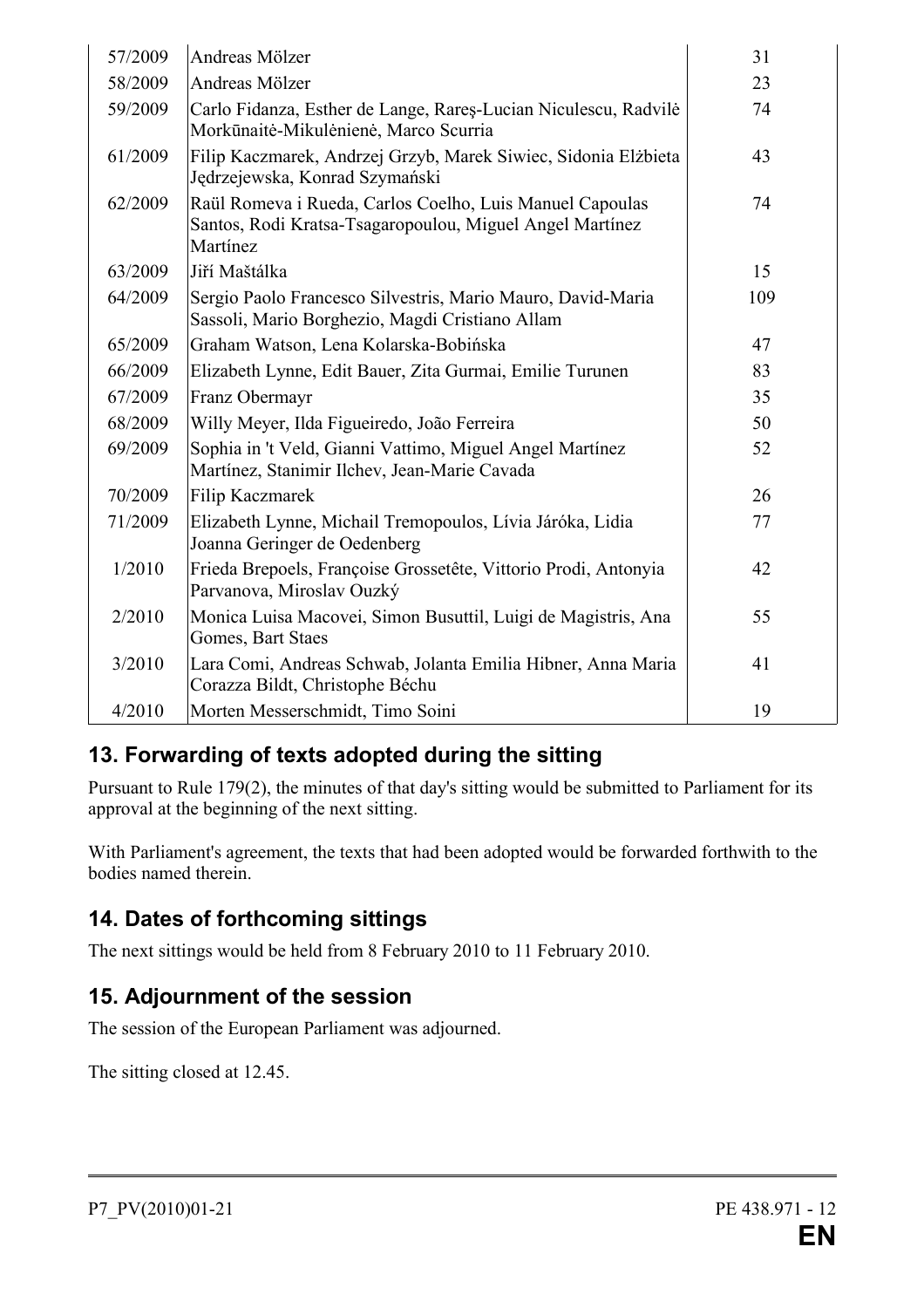Klaus Welle Jerzy Buzek  $S$ ecretary-General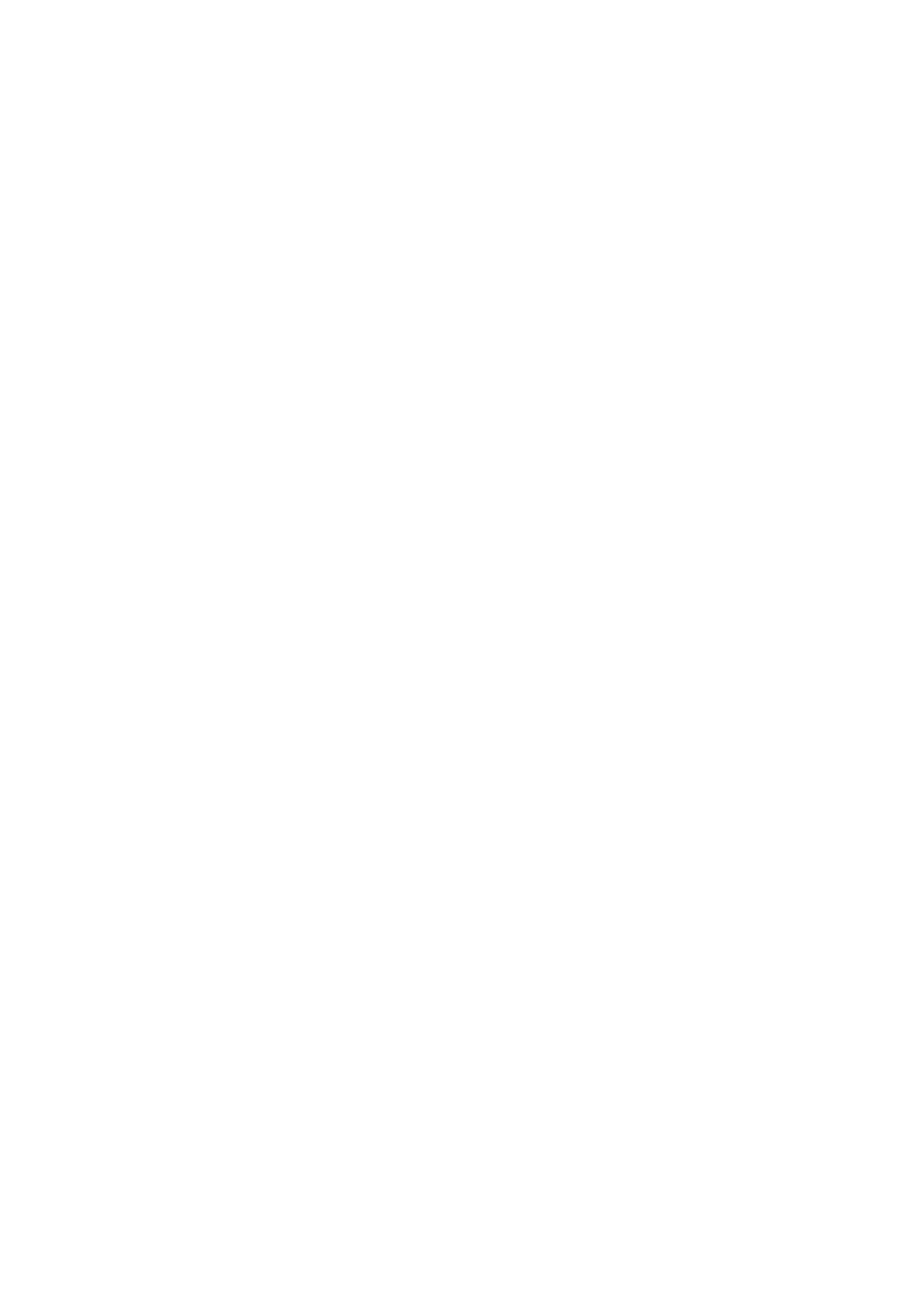## **ATTENDANCE REGISTER**

21.1.2010

The following signed:

Abad, Áder, Agnew, Albertini, Albrecht, Alfano, Alfonsi, Alvarez, Alvaro, Alves, Andreasen, Andrés Barea, Andrikienė, Angelilli, Angourakis, Antonescu, Arias Echeverría, Arif, Arlacchi, Arsenis, Ashworth, Atkins, Attard-Montalto, Audy, Ayala Sender, Aylward, van Baalen, Bach, Badia i Cutchet, Balčytis, Balczó, Baldassarre, Balz, Balzani, Michel Barnier, Bartolozzi, Băsescu, Bastos, Batten, Baudis, Bauer, Bearder, Béchu, Belder, Belet, Bélier, Benarab-Attou, Bendtsen, Bennahmias, Berès, Berlato, Berman, Besset, Bielan, Bilbao Barandica, Bizzotto, Blinkevičiūtė, Bloom, Bodu, Bokros, Bontes, Borghezio, Borsellino, Borys, Boştinaru, Bové, Bowles, Bozkurt, Brantner, Brepoels, Březina, Briard Auconie, Brok, Brons, Brzobohatá, Bufton, Bullmann, Busuttil, Bütikofer, Buzek, Cabrnoch, Cadec, Callanan, van de Camp, Campbell Bannerman, Cancian, Caronna, Carvalho, Casa, Casini, Caspary, Castex, del Castillo Vera, Cavada, Cercas, Češková, Chatzimarkakis, Chichester, Childers, Chountis, Christensen, Claeys, Clark, Coelho, Cofferati, Cohn-Bendit, Collino, Colman, Comi, Corazza Bildt, Correia De Campos, Silvia Costa, Cozzolino, Cramer, Creţu, Creutzmann, Crocetta, Cutaş, Cymański, Czarnecki, Daerden, van Dalen, Dăncilă, Danjean, Dantin, (The Earl of) Dartmouth, Dati, Daul, David, Davies, De Angelis, Dehaene, De Keyser, Delli, de Magistris, De Sarnez, Désir, Deß, Deutsch, Deva, De Veyrac, Díaz de Mera García Consuegra, Domenici, Donskis, Dorfmann, Duff, Durant, Dušek, Ehler, Ehrenhauser, Eickhout, El Khadraoui, Elles, Enciu, Engel, Engström, Eppink, Ernst, Ertug, Essayah, Estaràs Ferragut, Estrela, Evans, Fajmon, Fajon, Falbr, Färm, Feio, Ferber, Fernandes, Elisa Ferreira, João Ferreira, Fidanza, Figueiredo, Fisas Ayxela, Fjellner, Flautre, Fleckenstein, Fontana, Ford, Foster, Fox, Fraga Estévez, Gahler, Gál, Gallagher, Gallo, García-Margallo y Marfil, García Pérez, Gardiazábal Rubial, Gardini, Gauzès, Gebhardt, Geier, Gerbrandy, Geringer de Oedenberg, Giannakou, Giegold, Gierek, Girling, Glante, Glattfelder, Godmanis, Goebbels, Goerens, Gollnisch, Gomes, Göncz, Goulard, de Grandes Pascual, Gräßle, Grech, Grelier, Greze, Griesbeck, Griffin, Gróbarczyk, Groote, Grosch, Grossetête, Gruny, Grzyb, Gualtieri, Guerrero Salom, Guillaume, Gurmai, Gutiérrez-Cortines, Győri, Hadjigeorgiou, Häfner, Haglund, Hall, Handzlik, Hankiss, Hannan, Harbour, Harkin, Hassi, Haug, Häusling, Hautala, Hedh, Helmer, Hénin, Hennis-Plasschaert, Herranz García, Hibner, Jim Higgins, Joe Higgins, Nadja Hirsch, Hoang Ngoc, Hoarau, Hohlmeier, Hökmark, Honeyball, Howitt, Danuta Maria Hübner, Hudghton, Hyusmenova, Iacolino, Ibrisagic, Ilchev, Imbrasas, in 't Veld, Iotova, Itälä, Iturgaiz Angulo, Ivan, Jaakonsaari, Jadot, Jahr, Járóka, Jáuregui Atondo, Jazłowiecka, Jeggle, Jensen, Jiménez-Becerril Barrio, Joly, Jordan Cizelj, Jørgensen, Junqueras Vies, Juvin, Kacin, Kaczmarek, Kadenbach, Kalfin, Kalinowski, Kalniete, Kamall, Kammerevert, Karas, Kariņš, Kasoulides, Kastler, Kazak, Tunne Kelam, Keller, Alan Kelly, Seán Kelly, Kiil-Nielsen, Kirilov, Kirkhope, Klaß, Klinz, Koch, Kolarska-Bobińska, Koppa, Korhola, Kósa, Köstinger, Koumoutsakos, Kozlík, Kožušník, Krahmer, Kratsa-Tsagaropoulou, Krehl, Kreissl-Dörfler, Kuhn, Kukan, Kurski, Lamassoure, Lamberts, Lambrinidis, Lambsdorff, Landsbergis, Lange, de Lange, Langen, La Via, Lechner, Legutko, Lehne, Le Hyaric, Leichtfried, Leinen, Lepage, Lewandowski, Liberadzki, Lichtenberger, Liese, Liotard, Lisek, Lochbihler, Lövin, Løkkegaard, Lope Fontagné, López-Istúriz White, Lösing, Lucas, Ludford, Ludvigsson, Luhan, Łukacijewska, Lulling, Lunacek, Lyon, McAvan, McCarthy, McClarkin, McMillan-Scott, Macovei, Madlener, Manders, Mann, Marcinkiewicz, Marinescu, David Martin, Hans-Peter Martin, Martínez Martínez, Masip Hidalgo,